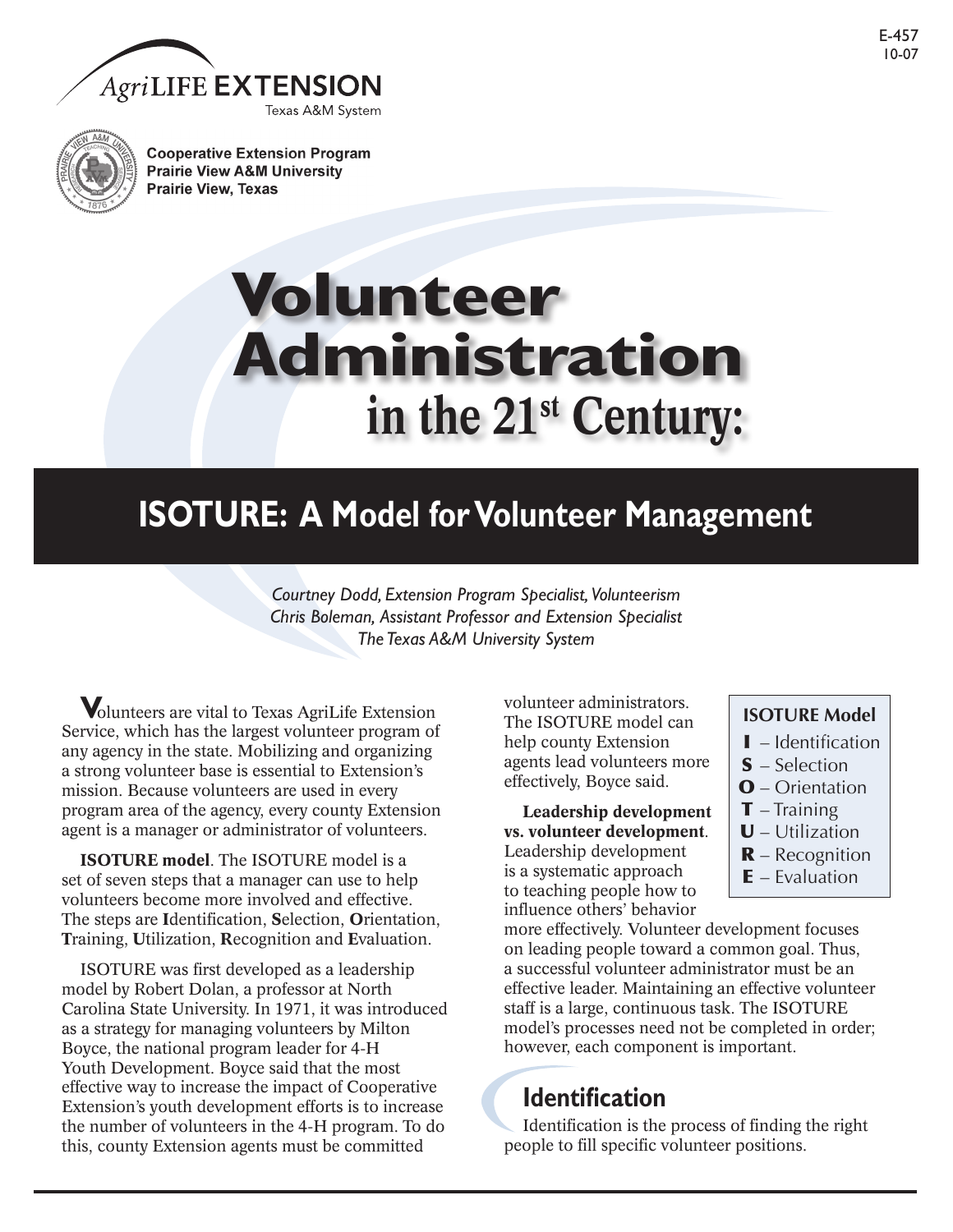Volunteers have many reasons for giving their time and resources, including the opportunity to help others, give back to the community, learn new skills and meet new people. Volunteers appreciate knowing that their time is well spent, that their work is meaningful and that their commitment is flexible. When identifying the need for volunteers, the manager should recognize these benefits and expectations.

The volunteer manager should assess the needs of the program and identify the types of volunteers available, then develop a description of the expectations and responsibilities of a specific volunteer position. Once this information is prepared, volunteers can be recruited.

Two marketing approaches can be used to identify potential volunteers:

- *Targeted marketing*, which involves looking for people with specific skills and/or subject matter knowledge.
- *Non-targeted marketing*, which involves looking for people with general skills. This approach may also involve recruiting people who are already active in the community and may be willing to volunteer with Extension.

Anyone interested in volunteering—whether officially recruited or not—should complete a Volunteer Interest Form, which is available at http://texasvolunteer.tamu.edu/vol-curriculum.htm or from the county Extension agent. This form can help determine the potential volunteer's availability, previous experience, interests, skills and motives for volunteering.

When identifying and recruiting volunteers, the county Extension agent should clearly state Extension's mission and programs and the need for these programs.

#### **Checklist for county Extension agents to consider when identifying volunteers**

- Identify the needs of the program and volunteer roles to meet those needs.
- Identify the type of volunteer(s) needed.
- Develop a position description that outlines the expectations and responsibilities of that position.
- Recruit volunteers for specific roles through targeted marketing.
- Identify potential volunteers.
- Share the volunteer position description with the potential volunteers.
- Introduce the potential volunteer to the program and explain the role of the volunteer.
- Have the potential volunteer complete a Volunteer Interest Form.

#### **Tools**

- *Volunteer Administration in the 21st Century: Roles Volunteers Play in Texas Extension*, Extension publication D-1451, which contains:
	- Volunteer Administration Checklist
	- Volunteer Interest Form

### **Selection**

Selection is the process of studying the backgrounds of potential volunteers and motivating them to fill selected positions.

After the potential volunteers have been identified, the volunteer manager should meet with and interview each one. The discussion should include Extension overall, the specific program area needing volunteer help and the volunteer's interests, strengths and potential. The manager should identify the volunteer's motivations for volunteering with Texas AgriLife Extension. No matter who recruited the potential volunteer, the county Extension agent should oversee and coordinate the interview.

The interview should also include a discussion of the position description, including:

- Title of the volunteer position
- Advisor
- Purpose of the position
- Benefits to the volunteer serving in this role
- Responsibilities of the volunteer
- Qualifications and skills needed (including potential volunteer training needs)
- Amount of time required
- Resources and support available

Place the right volunteers in the right positions based on their interests, talents and schedules. Selecting volunteers for a job in which they are truly interested promotes success for the volunteer and Extension.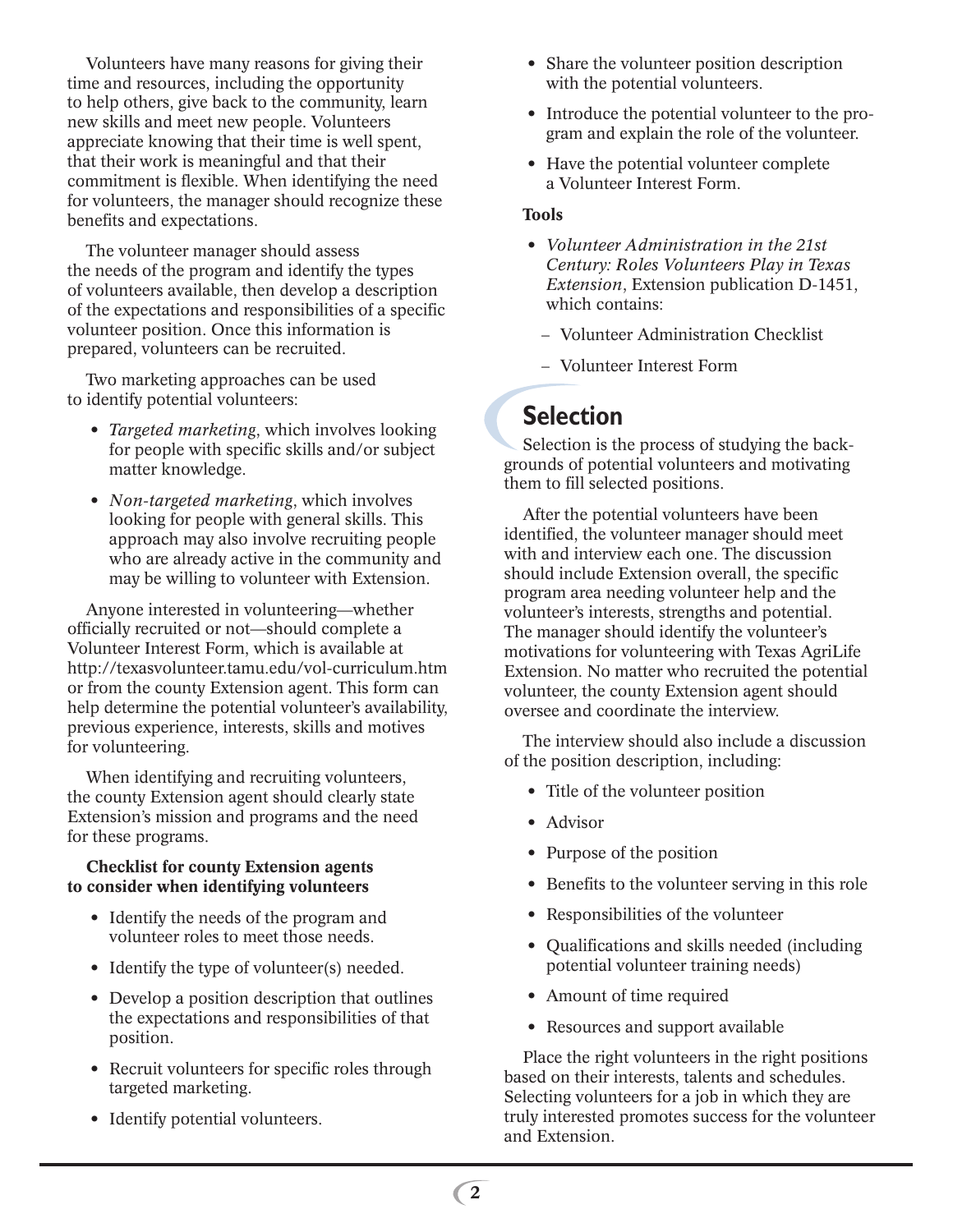### **Checklist**

- Screen potential volunteers through background and reference checks.
- Review the volunteer interest forms and applications.
- Interview the potential volunteers to learn more about their skills, interests, motivations and attitudes.
- Match the volunteers' interests, talents and time available to the needed volunteer roles.

The Volunteer Background Check Form and Youth Protection Standards Rules and Guidelines can be found at http://texasvolunteer.tamu.edu/ YPS.htm. Extension publication D-1451, *Volunteer Administration in the 21st Century: Roles Volunteers Play in Texas Extension*, includes the Volunteer Application Form. The publication is available at the Extension Bookstore, http://agrilifebookstore.org/.

### **Orientation**

Orientation is the process of familiarizing volunteers with Extension and their new duties.

Orientation begins with the first contact between a volunteer and the Extension staff. The county Extension agent should focus on teaching about the agency and explaining the ways that volunteers fit into Extension's big picture.

Volunteers should learn each staff member's role in the program and their areas of expertise. Extension support staff and leading volunteers also should be encouraged to be a part of the orientation plan so they can provide support and resources as needed.

Further illustrating the importance of orientation is a 2007 study by Landry Lockett. It concluded that the main skill needed by Master Gardener volunteer administrators was the ability to articulate Extension's mission and goals. Volunteers need a sense of purpose to see how their work benefits the organization.

After the orientation, the volunteers should know:

• The mission of Texas AgriLife Extension: "*To provide quality, relevant outreach and continuing educational programs and services to the people of Texas*."

- The definition of Cooperative Extension: *Cooperative Extension is an organizational entity of the U.S. Department of Agriculture and the Land-Grant University System created under provisions of the Smith-Lever Act (1914) and subsequent related legislation. Extension was created as an organic part of the Land-Grant University in each state to interpret, disseminate, and promote practical use of knowledge to improve the quality of life for all citizens*.
- The legislation that defined the Land-Grant University: *Smith-Lever Act of 1914*.
- The mandates of Cooperative Extension according to the Smith-Lever Act:
	- *Serve agriculture and the public*
	- *Define agriculture broadly*
	- *Enhance human development*
	- *Meet local needs*
- The roles and responsibilities of an Extension volunteer as specified in the volunteer position description.

#### **Checklist**

- Train and orient new volunteers on the county program and Extension.
- Provide opportunities for volunteers to meet the entire Extension staff.
- Officially appoint the volunteer to his or her new position.
- Give the volunteer a copy of the position description and the resources needed to fulfill the duties.

#### **Tools**

- *Volunteer Administration in the 21st Century: Preparing the Leadership Advisory Board for Success: Advocacy*, publication E-442. Even though this publication is intended for leadership advisory boards, it is an excellent resource for orienting volunteers to Extension.
- *Volunteer Administration in the 21st Century: Preparing the Leadership Advisory Board for Success: Visioning*, publication E-452. Also written for leadership advisory boards, this bulletin can help introduce volunteers to Extension.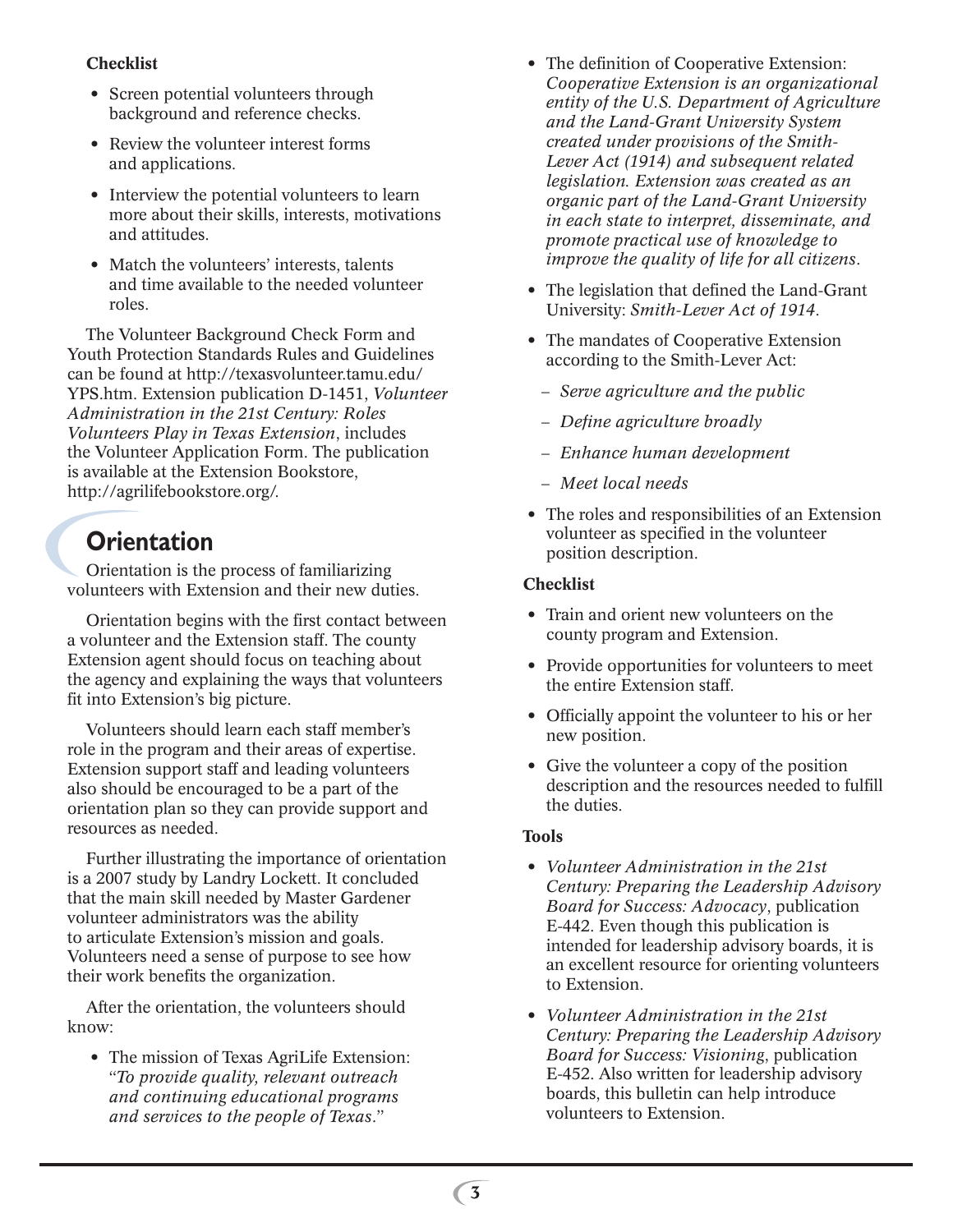• "History of Cooperative Extension." This slide show and script can help any new Extension volunteer. It is online at http:// texasvolunteer.tamu.edu/vol-curriculum.htm.

### **Training**

 Training is the process of helping volunteers develop the skills that will improve the quality of their work.

Training helps volunteers develop basic skills and confidence; it also provides support and opportunities for personal growth. Volunteers want to learn basic, relevant and meaningful skills that can be useful in their personal lives. Training also can help volunteers realize their potential and recognize the knowledge and skills they already possess.

The type of and need for training depend on the volunteer's role, experience, skill level and current knowledge. To ensure that the training programs are effective for all volunteers, county Extension agents must develop educational plans that accommodate all learning styles.

It is also important to provide subject-matter training specific to each program area. For example, 4-H volunteers need training on youth development, and Master Gardeners should be trained on gardening and horticulture.

Each volunteer brings experiences, knowledge and skills to the program. Volunteer managers need to be aware of each volunteer's ability and knowledge, as each has a different set of skills and rate of growth.

#### **Checklist**

- Give the volunteer(s) appropriate subjectmatter training.
- Offer ongoing training opportunities through a variety of methods, formal and non-formal.
- Provide volunteers with the resources needed to fulfill their responsibilities.

### **Tools**

Training tools are listed in the table below.

### **Utilization**

Utilization is providing opportunities for volunteers to put their knowledge and skills into appropriate action.

After the training, volunteer managers should give the volunteers opportunities to put their new skills into practice, regardless of the positions held, and allow them to work in areas where they are comfortable and can be successful. A successful volunteer effort provides a personal feeling of worth.

| <b>Volunteer group</b>                   | <b>Resource</b>                                                                                                                                                                                                                                                                                                                                                                                                                                                                                                                                                                                                                                                 |  |  |  |  |
|------------------------------------------|-----------------------------------------------------------------------------------------------------------------------------------------------------------------------------------------------------------------------------------------------------------------------------------------------------------------------------------------------------------------------------------------------------------------------------------------------------------------------------------------------------------------------------------------------------------------------------------------------------------------------------------------------------------------|--|--|--|--|
| All                                      | • Volunteer Administration in the 21st Century: Teaching Volunteers to Teach: Learning Styles. Publication<br>$D-1457$<br>• Volunteer Administration in the 21st Century: Teaching Volunteers to Teach: Delivery Methods.<br>Publication D-1458<br>• Volunteer Administration in the 21st Century: Roles Volunteers Play in Extension. Publication D-1451<br>Volunteer Administration in the 21st Century: Understanding and Managing Direct and Episodic<br>Volunteers. Publication D-1455<br>• Volunteer Administration in the 21st Century: Managing the Risk Associated with Volunteer Services.<br>Publication D-1456<br>• http://texasvolunteer.tamu.edu/ |  |  |  |  |
| Leadership Advisory Boards               | Volunteer Administration in the 21st Century: Leadership Advisory Boards. Publication D-1452<br>• http://texasvolunteer.tamu.edu/LABmaterial.htm                                                                                                                                                                                                                                                                                                                                                                                                                                                                                                                |  |  |  |  |
| Program Area Committees<br>/Youth Boards | • Volunteer Administration in the 21st Century: Program Area Committees/Youth Boards. Publication<br>$D-1453$<br>• http://texasvolunteer.tamu.edu/PACmaterial.htm                                                                                                                                                                                                                                                                                                                                                                                                                                                                                               |  |  |  |  |
| Associations                             | • Volunteer Administration in the 21st Century: Volunteer Associations and Groups. Publication D-1454<br>• Master Gardener: http://www.texasmastergardeners.com/<br>• Master Naturalist: http://masternaturalist.tamu.edu/                                                                                                                                                                                                                                                                                                                                                                                                                                      |  |  |  |  |
| Club Managers                            | • Texas 4-H Program Management System<br>http://texas4-h.tamu.edu/adults/mgtguide/index.html                                                                                                                                                                                                                                                                                                                                                                                                                                                                                                                                                                    |  |  |  |  |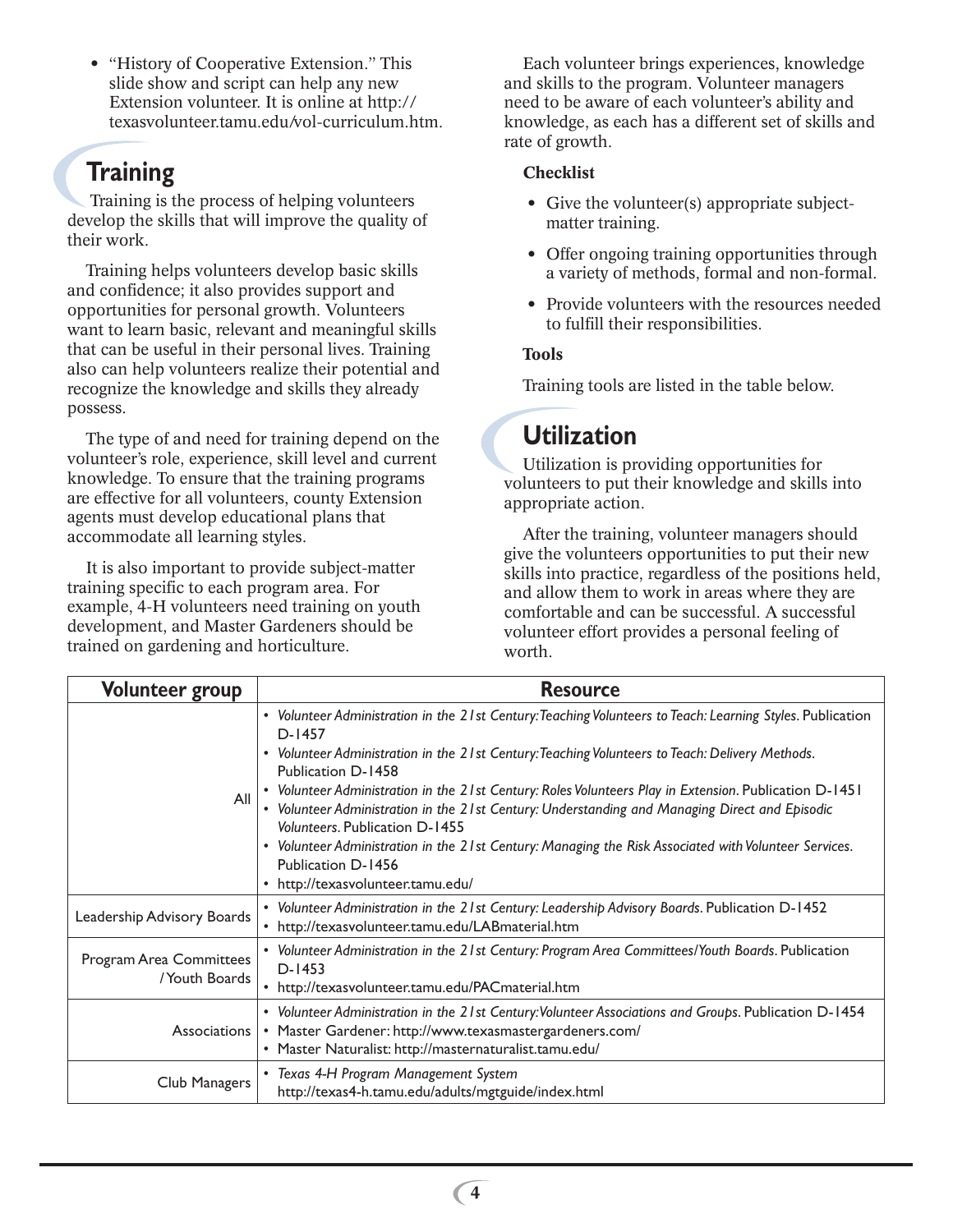The use of volunteers also involves delegation. Give the volunteers challenging tasks that are not too easy or too hard. Effectively used, volunteers can extend Extension's services to clientele, serve as advocates for Extension and concentrate their time and effort to a specified project. However, overusing volunteers can result in burnout and resignations.

Because volunteers need guidance and supervision, county Extension agents should provide feedback, whether through praise or constructive criticism. (See the Evaluation section for more detail.) Expectations should be made clear in the volunteer position description.

Delegating responsibilities to volunteers sometimes causes county Extension agents to fear a loss of contact with clientele. A county Extension agent may also worry that the volunteers have more information than the agent does, which can result in the agent withholding information and limiting the volunteers' effectiveness.

However, to be successful, volunteers need to have current information to share with clientele. Volunteers can often relate better to clients and foster closer relationships than the Extension professional can. County Extension agents must overcome any resistance to using volunteers and continue to provide them with opportunities to serve.

#### **Checklist**

- Support volunteers in carrying out their responsibilities as outlined in the position description.
- Provide them with opportunities to use their skills and talents and follow their interests.
- Train them, and give them opportunities to apply knowledge and skills.
- Foster mentoring from other volunteers as well as professional staff.
- Supervise volunteers, providing feedback on their efforts.

#### **Tools**

• *Volunteer Administration in the 21st Century: Roles Volunteers Play in Texas Extension*, publication D-1451

### **Recognition**

Recognition is acknowledging and rewarding sound volunteer efforts. Recognition helps motivate volunteers to stay involved in the program. Recognition is best built on respect and appreciation.

Recognition comes in two forms: formal and informal. Formal recognition includes being honored at a dinner or banquet, being mentioned in news articles and/or being given special pins, certificates and thank-you letters.

However, volunteers may think of a dinner as just one more meeting to attend; these volunteers also appreciate informal recognition such as a pleasant work environment, timely information about new developments, paid attendance at a training or opportunities to mentor new volunteers.

Recognition is also provided through feedback on the job a volunteer is doing, challenging work assignments and opportunities to take on new responsibilities.

Building relationships with volunteers is vital to the recognition process. When Extension professionals build a relationship of trust and respect for the volunteer, the rewards become more valuable. However, over-honoring a favorite or two can cause the recognition process to become meaningless.

#### **Checklist**

- Recognize volunteers through formal and informal methods.
- Build relationships with the volunteers.
- Provide feedback and support to the volunteers.
- Be careful not to over-recognize.

#### **Tools**

• *Volunteer Administration in the 21st Century: A Little Recognition Goes a Long Way—Strategies to Recognize Volunteers*, Extension publication E-416

### **Evaluation**

Evaluation is the process of determining the results of volunteer performance by informal or formal methods and by giving feedback. Evaluation helps volunteers obtain the *desired* results.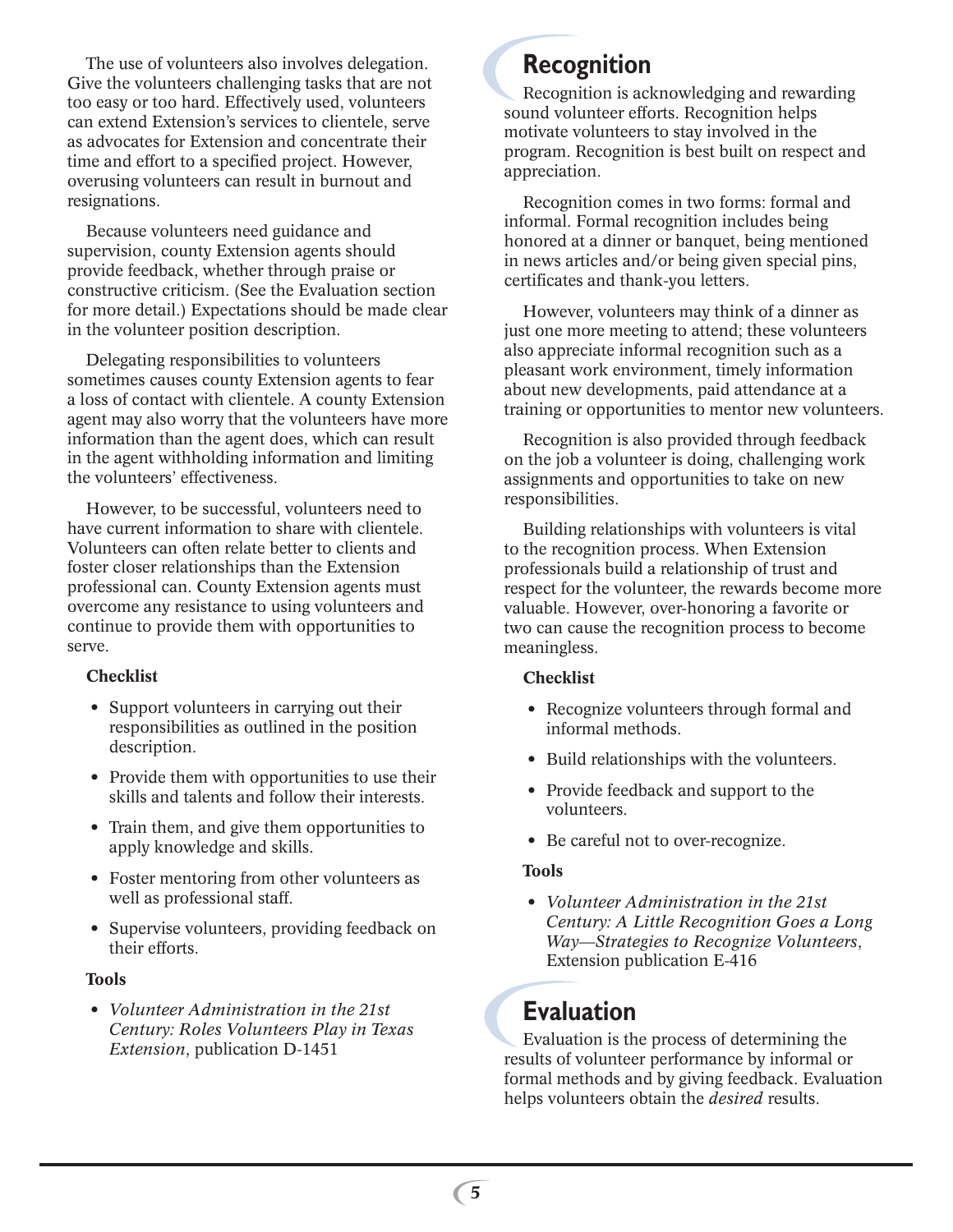For an evaluation process to be effective, the volunteers and county Extension agents should approach it with a positive attitude. Although not all volunteers need to be evaluated, at times evaluation is a necessity.

To effectively measure volunteer performance, county Extension agents should use evaluation techniques just as for any outcome program. In *The Volunteer Management Handbook*, Tracy Daniel Conners suggests five steps for effective evaluation:

- 1. Know the questions that need answers. Do not evaluate just for the sake of evaluating. Have clearly defined objectives to measure.
- 2. Plan the information-gathering process. Develop the evaluation method early in the process to provide support for the items to be measured.
- 3. Meet with the volunteers to update them on their progress. This could include one-on-one meetings, group meetings, phone conferences or other communication.
- 4. Develop an evaluation report that includes the results.
- 5. Share the results with stakeholders to show them the progress and successes of the volunteers' efforts.

Three types of evaluations are commonly used when working with volunteers:

- **Process evaluation** allows the volunteer administrator to evaluate the volunteer's experience. This type of evaluation measures satisfaction, the hours provided and the resources needed by the volunteer.
- **Outcome evaluation** measures the changes the volunteers have implemented based on what they have learned or practiced. These include teaching others, using the appropriate teaching methods, practicing proper parliamentary procedures and managing other volunteers.
- **Economic impact** shows the monetary value that volunteers offer to communities. Most of the time, this is what their wages would have been if they had been paid for their work, but it could be more. For example, during a countywide cleanup day, volunteers clean trash and litter from highways. What does that save the county in terms of hiring individuals to clean the community?

#### **Tools**

- "Introduction to Evaluation of Volunteers," http://texasvolunteer.tamu.edu/volcurriculum.htm
- *Questionnaire Design: Asking Questions with a Purpose*, Extension publication E-227.
- *Keys to Education that Works—Texas AgriLife Extension's Program Development Model*, publication E-345.

### **Summary**

Managing volunteers can bring stumbling blocks. The volunteers might feel burdened by multiple roles or the lack of funding or resources to fulfill their duties, or frustrated because of "grunt work," lack of communication and recognition, inappropriate placement, underused skills, talents and interests, and lack of training. However, the ISOTURE model can help county Extension agents build and strengthen a volunteer program. Volunteers help expand Extension outreach and programming into many Texas communities.

As managers of volunteers within Extension, county Extension agents must become volunteer administrators. Volunteer development is a continuing process. Extension cannot achieve its goals without a strong volunteer program.

For more information on volunteer management in Extension, please visit http://texasvolunteer. tamu.edu/

### **Resources**

- Boyce, V. Milton. "A Systematic Approach to Leadership Development." Presented to county and area 4-H youth agents conference (PA and MO). Publication: Extension Service, USDA (4-H-5), 1971.
- Conners, Tracy Daniel. *The Volunteer Management Handbook*. John Wiley & Sons, 1995.
- Fisher, James C. and Kathleen M. Cole. *Leadership and Management of Volunteer Programs: A Guide for Volunteer Administrators*. Jossey-Bass, 1993.
- Lockett, Landry. "Competencies, Benefits and Limitations for Master Gardener Coordinators: A Delphi Technique Involving County Extension Agents in Texas." Dissertation, Texas A&M University, 2007.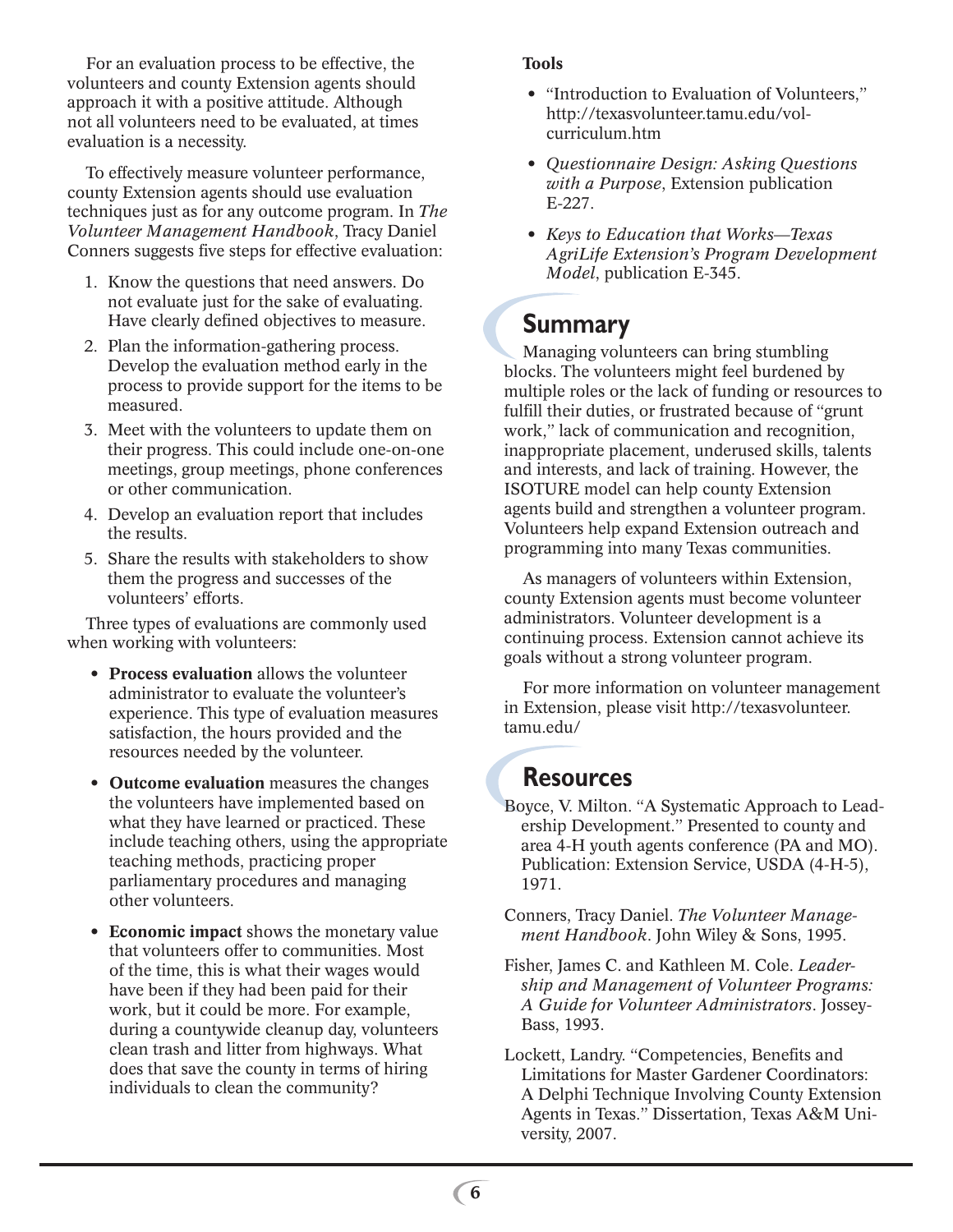Produced by AgriLife Communications, The Texas A&M System Extension publications can be found on the Web at: *http://AgriLifebookstore.org*

Visit the Texas AgriLife Extension Service at *http://AgriLifeextension.tamu.edu*

Educational programs of the Texas AgriLife Extension Service are open to all people without regard to race, color, sex, disability, religion, age, or national origin.

Issued in furtherance of Cooperative Extension Work in Agriculture and Home Economics, Acts of Congress of May 8, 1914, as amended, and June 30, 1914, in cooperation with the United States Department of Agriculture. Edward G. Smith, Director, Texas AgriLife Extension Service, The Texas A&M System.